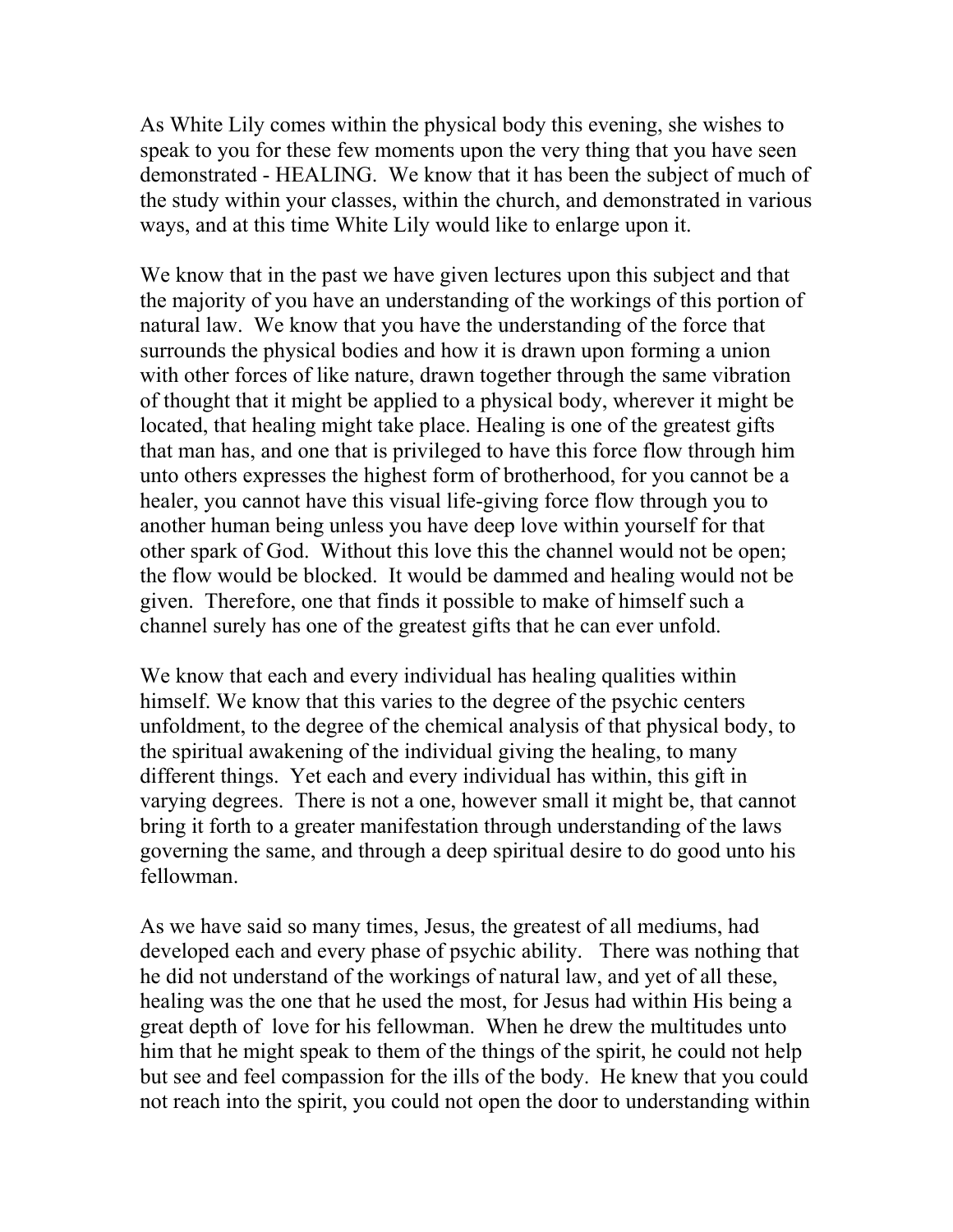one that was so wrapped up in the misery of the physical body that he was hardly aware of that which was being brought. He knew it was necessary first that the body be made whole and then the spirit would receive.

We know that many understand as I say the force that he draws upon - the love of God, to perform this act, but he does not understand that it is not only in evidence within the physical world, to physical sight, but that it is also in like proportion within the spirit world. When healing takes place the spirit chemists gather close around and about the medium, the healer through which the vital forces are to flow. They draw the healing force from the body of the medium from accumulative forces already forming in spirit, directing through thought waves the transference of this healing power through this body into the other body receiving healing, whether present or at a distance, it makes but little difference.

We know that healers have an understanding of the healing of the physical body but they do not go far enough with their understanding to realize that in truth they are dealing not alone with a physical body, but with the psychic body, and beyond this, with the mind. As we have said within the past, the mind is to the spirit as the brain is to the physical body. The mind is that which lives on the spirit, being a part thereof, and it can only be through the reaching through to the mind of the individual that healing can take place. If the mind of the individual is closed against it, the spirit is not ready to receive, and whatsoever might be done would be of no avail. Even within your physical world, among the medical profession at this time, they are starting to understanding the etheric body. They realize more and more that this that man wears that he can see with visual means is but a covering for the protection of the seed within, and more and more they are reaching through in psychiatric help as well as medical, to the etheric body. They have not as yet taken the last step and also come to the realization of the mind that must be also prepared. In reality when healing takes place, it takes place first within the etheric body. The body, the exact counterpart of the one that is visual, but that is of spirit substance, and that through the intervention of the mind, due to the condition of the physical body, has become less than perfect, has ceased to manifest at the perfected rate. First the vibration is set up within the mind of the individual, then it is transmitted through the etheric body into effect in the physical, and for healing to take lace it must take place in this order of sequence. It must first touch the mind that there may be positive curative thoughts replacing negative ones and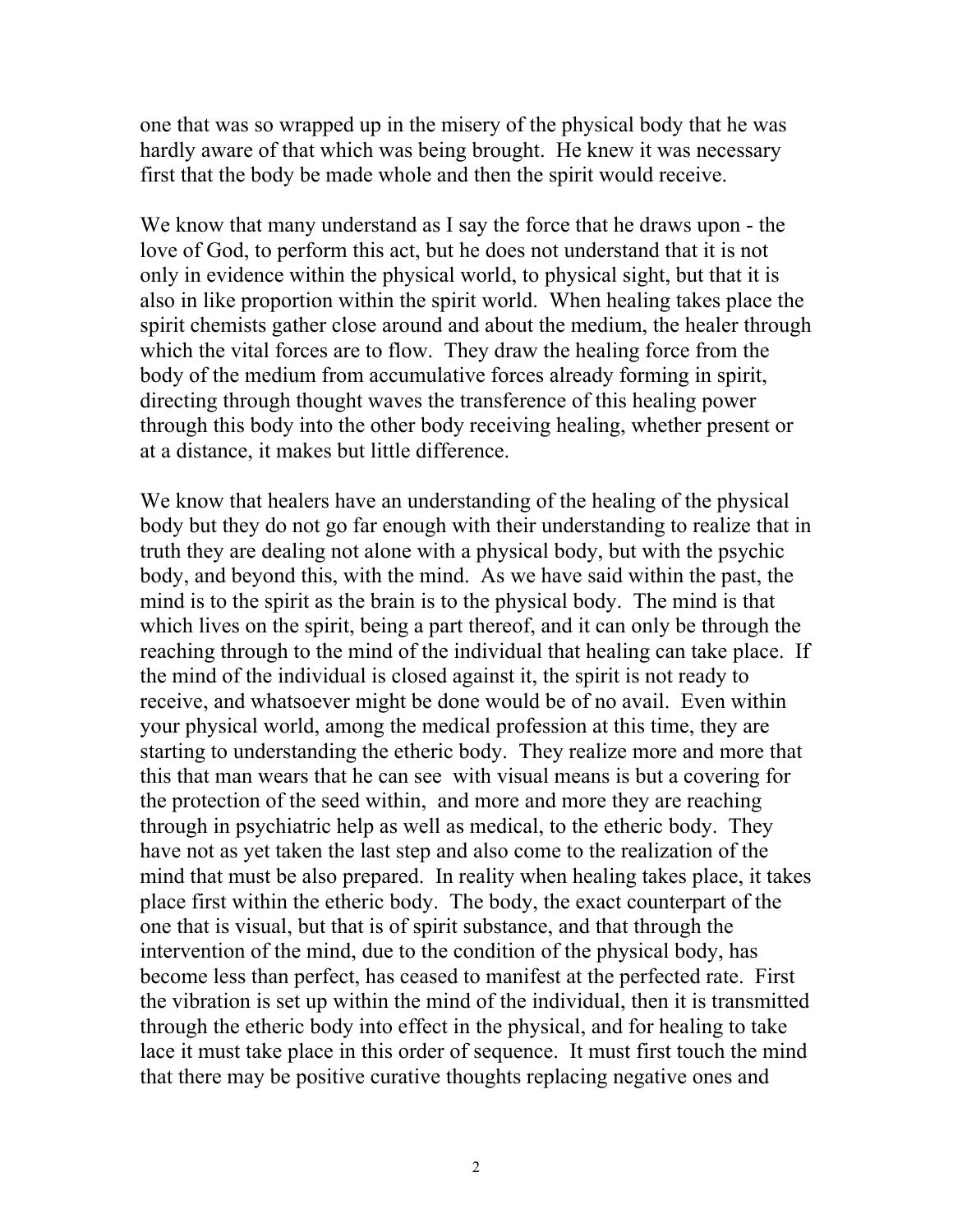those of illnesses. Then the power revitalizes the etheric body. Healing is then transmitted through to the physical body and the cure is perfected.

We know that many people have the understanding that the etheric body is perfect. This is true in the sense that it is spirit and it cannot be destroyed, but there are many individuals in spirit at this time, living solely within etheric bodies that are still holding fast to crippled conditions that were a part of their physical bodies. We know that many of you that are class members remember the incident of the one coming that had been long in spirit, that had been murdered through a knife being impressed within that body, and he was still seeking release, still seeking a physical hand to remove this physical object from his material body. One who had long sense returned to the source from whence it came.

The etheric body is no more perfect than the thoughts of the etheric mind, and as long as the thoughts of the etheric mind are not pure, are not of a positive nature, the etheric body must reflect this impurity, and it must become manifested upon the material body. Therefore healing can only take place in this manner.

If you will remember the incidence of Jesus sending out his disciples to teach and to perform miracles, you will remember they returned unto Him saying they could not remove the illness from this body that they encountered, that they had followed the laws that He had given them and this they had not been able to overcome, and Jesus told them that this must be overcome with much prayer and fasting. It must be done through concentration first and contact being formed with the etheric mind, and after this contact has been made, a purification of the etheric body, and then physical healing wold take place. Jesus understood these laws and he was able to heal therefore. There is not an instance in the whole of the history of Jesus' manifestation when he endeavored to heal a physical body, that he did not attain immediately perfection. But as I say, he knew and understood the whole of the law. We wishing each of you to use every portion of your Godgiven gift, desire to give you a fuller understanding of the basic laws governing healing of the body, that the way might not at any time be blocked for you to perform that which to your capacity you are capable of doing.

There are many forms of spirit healing. There is a form where the medium, the physical body of the medium, is used merely as a transmitter of the power, a channel through which it can be magnified and directed to the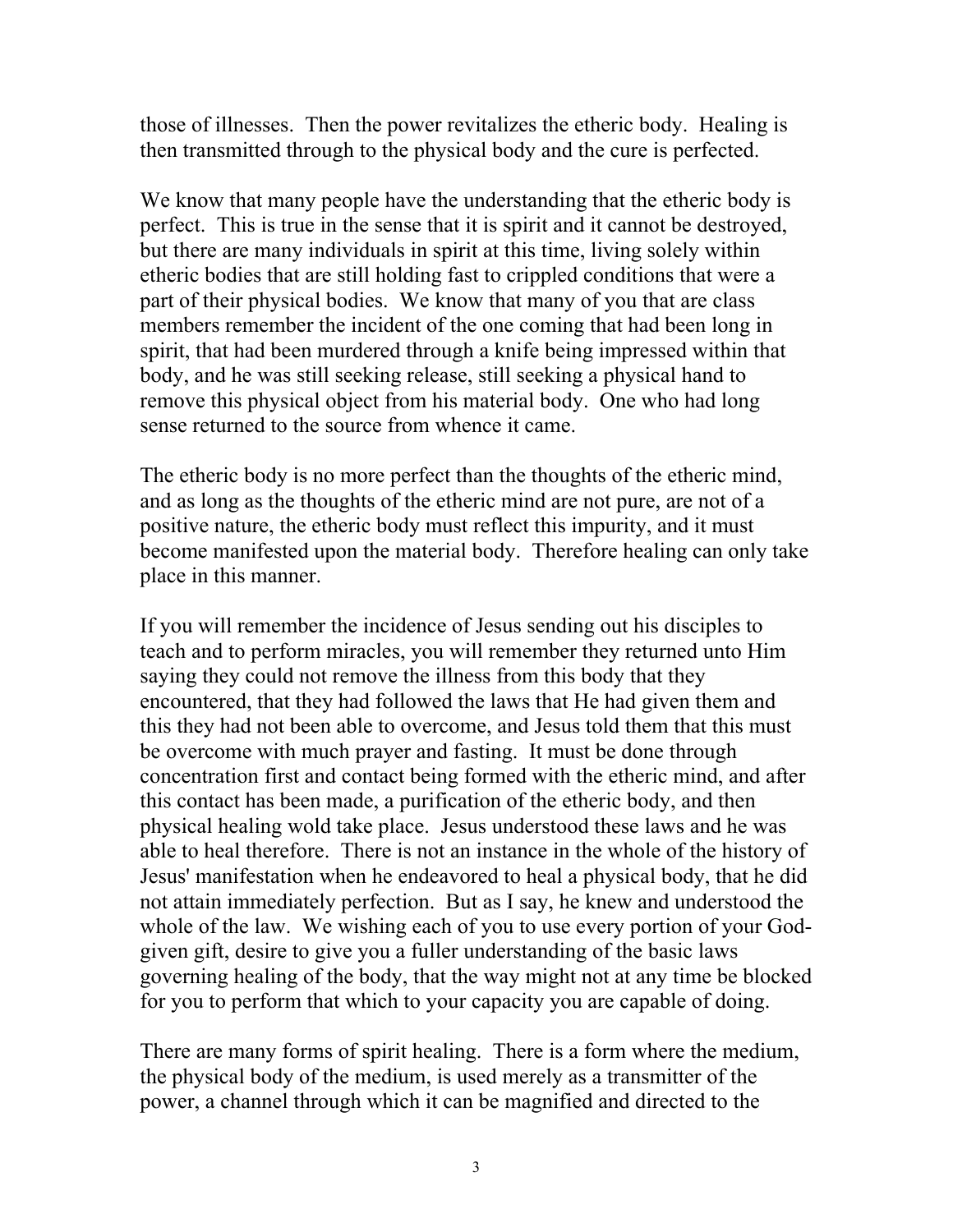object. A pouring through of this force to another. There is the form of spiritual healing where the spirit entity enters the physical body and being of higher vibration is able to transmit more naturally and more freely the healing force. There is the form of healing where the spirit doctors and chemists, gathering together, direct this force directly through the psychic powers of the medium to the physical body. It is not necessary, as Jesus demonstrated, for the individual receiving healing to be present at the time it is taking place, and by being present, we mean with the medium. It takes far less power and in the majority of instances, is of far greater force, if the body is within reach of the medium's hands, that through the living organism, the living power might be supplied, but it is also possible for the mind of the spirit seeking healing, to be touched and opened to receive without physical contact being made. But that which we wish to stress above all else at this time of speaking, is the necessity of gaining the understanding that the physical body is but a covering of the spirit. It would be as though you polished an apple until it shone and yet did not open to find inside it was rotten. It is but a husk covering the kernel and it is the kernel that must be germinated if it is to grow and bring forth harvest. Therefore when you give healing to an individual, send it not to the physical body, to the covering you see, but send it to the very soul and mind of that spirit, and if you will do this you will find that many times the results will truly astound you. You will find that you have come in rapport with the mind of spirit and the Mind of the Creative Force, that you have formed a trinity and through this an open channel has been established, that that which you are asking the name of God and good will truly be performed.

Healing as all other gifts is very much of a simplicity. It is not complex, only as man himself makes it. You have a great curative force that surrounds and permeates the whole of your earth plane. You have in each individual manifesting in physical body a channel for the channeling for this force, and if the current is freed, if there is no obstruction before it, all things will be carried with it.

When you place hands upon another or send out thoughts of healing to another individual, see them encompassed in love. Hold the thought until your very being surges with it, until you feel a great desire with to see this portion of yourself once again renewed. Then release it to this force, thanking the Creator that another portion of Himself has been opened to receive a renewing. As I say, if you will do this you will be amazed at that which will come forth. These are the laws that Jesus knew and practiced.